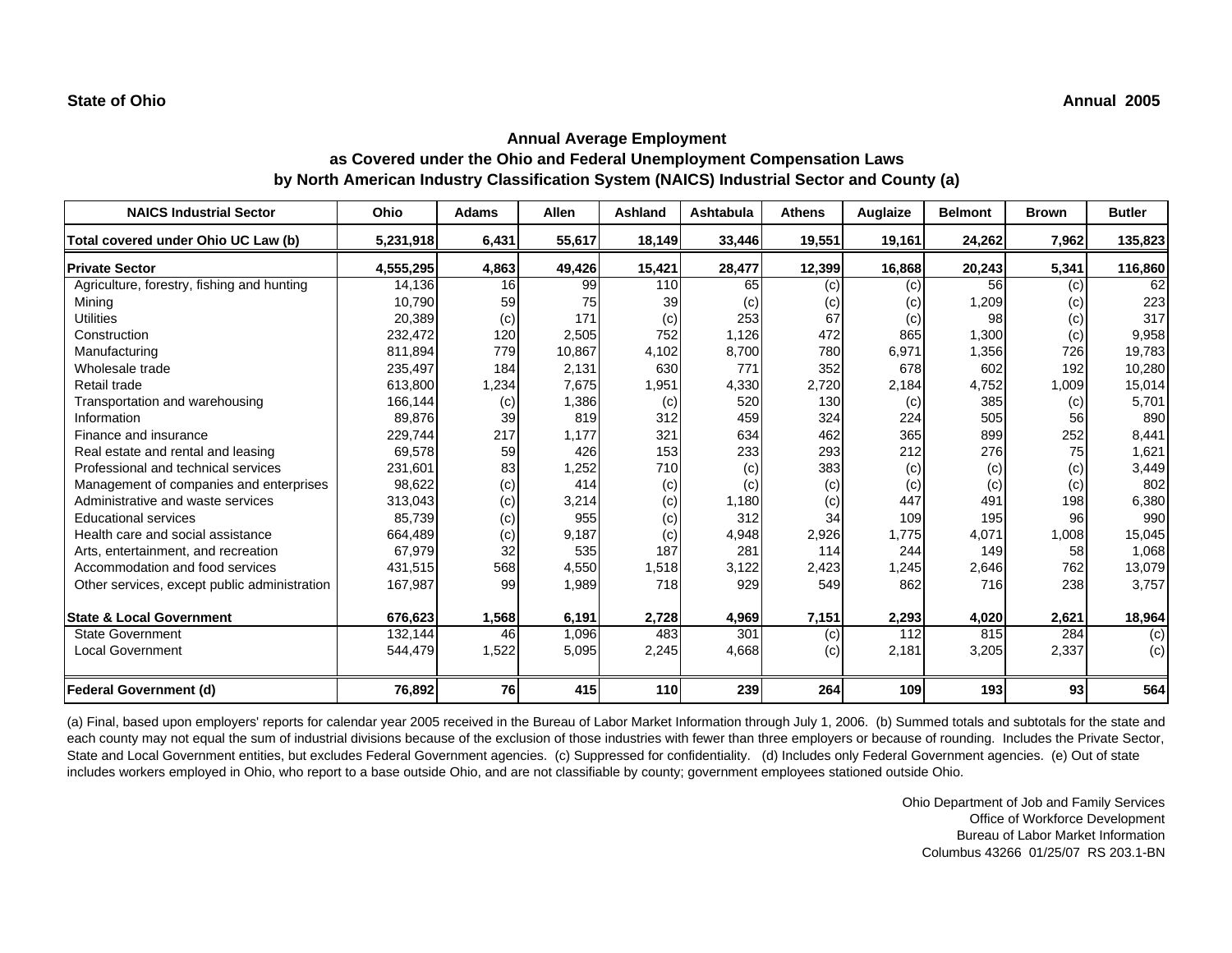| <b>NAICS Industrial Sector</b>               | Carroll | Champaign | <b>Clark</b> | <b>Clermont</b> | <b>Clinton</b> | Columbiana | Coshocton | Crawford | Cuyahoga | <b>Darke</b> |
|----------------------------------------------|---------|-----------|--------------|-----------------|----------------|------------|-----------|----------|----------|--------------|
| Total covered under Ohio UC Law (b)          | 5,539   | 10,991    | 50,526       | 52,655          | 24,430         | 31,683     | 12,452    | 15,554   | 734,754  | 18,319       |
| <b>Private Sector</b>                        | 4,555   | 8,965     | 43,470       | 45,338          | 21,327         | 27,036     | 10,829    | 13,517   | 650,836  | 16,156       |
| Agriculture, forestry, fishing and hunting   | 27      | (c)       | 549          | (c)             | (c)            | 142        | 102       | (c)      | 393      | (c)          |
| Mining                                       |         | (c)       | 48           | (c)             | (c)            | 172        | 162       | (c)      | 291      | (c)          |
| <b>Utilities</b>                             | (c)     | (c)       | 128          | 624             | (c)            | 94         | 416       | (c)      | 1,492    | (c)          |
| Construction                                 | 259     | 321       | 1,715        | 3,413           | 374            | 1,174      | 287       | 516      | 24,581   | 1,022        |
| Manufacturing                                | ,238    | 3,480     | 8,137        | 6,744           | 4,527          | 6,522      | 3,785     | 5,318    | 86,692   | 4,326        |
| Wholesale trade                              | (c)     | 275       | 1,723        | 2,285           | 731            | 1,182      | 165       | 555      | 40,021   | (c)          |
| Retail trade                                 | 763     | 1,156     | 6,325        | 8,887           | 1,741          | 4,246      | 1,307     | 1,387    | 70,391   | 2,176        |
| Transportation and warehousing               | 191     | (c)       | 2,339        | 724             | (c)            | 1,366      | 353       | (c)      | 21,941   | 890          |
| Information                                  | 74      | 103       | 207          | 1,183           | 267            | 159        | 77        | 74       | 16,245   | 142          |
| Finance and insurance                        | 98      | 264       | 2,116        | 3,143           | 642            | 912        | 258       | 639      | 54,223   | 606          |
| Real estate and rental and leasing           | 47      | 112       | 581          | 730             | 216            | 248        | 65        | 92       | 13,452   | 206          |
| Professional and technical services          | (c)     | (c)       | 796          | 2,135           | 188            | 596        | 137       | 444      | 44,490   | (c)          |
| Management of companies and enterprises      | (c)     | (c)       | 841          | 181             | 172            | 96         | (c)       | (c)      | 14,437   | (c)          |
| Administrative and waste services            | 137     | 193       | 1,427        | 2,533           | 751            | 1,305      | 597       | (c)      | 48,104   | 735          |
| <b>Educational services</b>                  | (c)     | (c)       | 787          | 430             | (c)            | 162        | (c)       | (c)      | 19,660   | 40           |
| Health care and social assistance            | (c)     | (c)       | 8,342        | 4,528           | (c)            | 4,767      | 1.776     | (c)      | 107,937  | 1,968        |
| Arts, entertainment, and recreation          | 98      | 130       | 479          | 690             | 80             | 235        | 198       | 90       | 9,984    | 216          |
| Accommodation and food services              | 576     | 861       | 4,800        | 5,115           | 1,121          | 2,533      | 734       | 1,195    | 53,704   | 1,099        |
| Other services, except public administration | 212     | 350       | 2,131        | 1,934           | 372            | 1,127      | 345       | 463      | 22,798   | 635          |
| <b>State &amp; Local Government</b>          | 983     | 2,026     | 7,055        | 7,318           | 3,103          | 4,647      | 1,623     | 2,038    | 83,918   | 2,163        |
| <b>State Government</b>                      | 30      | 63        | 297          | 583             | 137            | 334        | 48        | 101      | 5,076    | 45           |
| <b>Local Government</b>                      | 953     | 1,963     | 6,758        | 6,735           | 2,966          | 4,313      | 1,575     | 1,937    | 78,842   | 2,118        |
| <b>Federal Government (d)</b>                | 52      | 81        | 606          | 315             | 167            | 558        | 96        | 81       | 16,028   | 118          |

(a) Final, based upon employers' reports for calendar year 2005 received in the Bureau of Labor Market Information through July 1, 2006. (b) Summed totals and subtotals for the state and each county may not equal the sum of industrial divisions because of the exclusion of those industries with fewer than three employers or because of rounding. Includes the Private Sector, State and Local Government entities, but excludes Federal Government agencies. (c) Suppressed for confidentiality. (d) Includes only Federal Government agencies. (e) Out of state includes workers employed in Ohio, who report to a base outside Ohio, and are not classifiable by county; government employees stationed outside Ohio.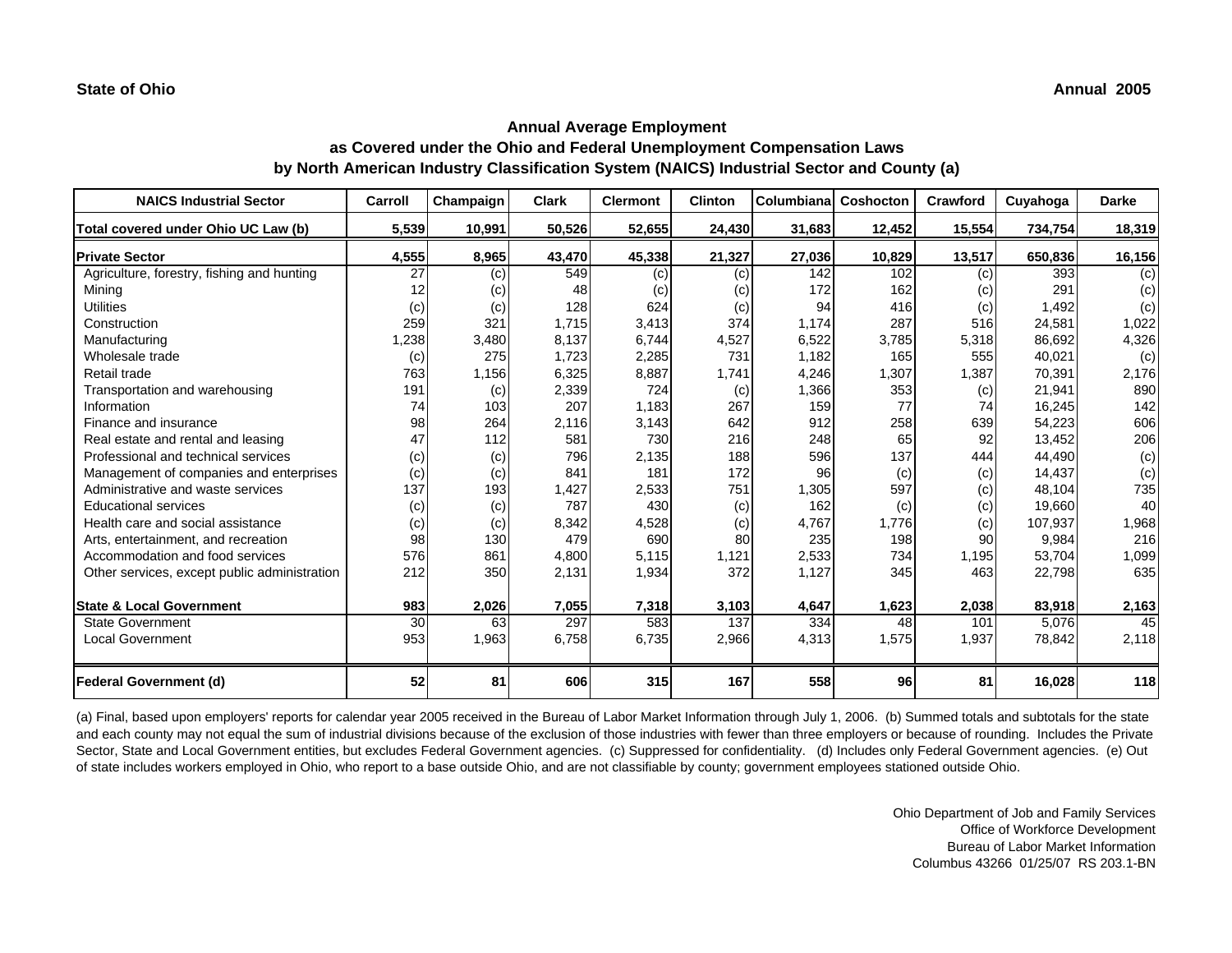| <b>NAICS Industrial Sector</b>               | <b>Defiance</b> | <b>Delaware</b> | Erie   | <b>Fairfield</b> | <b>Fayette</b> | <b>Franklin</b> | <b>Fulton</b> | Gallia | Geauga | Greene |
|----------------------------------------------|-----------------|-----------------|--------|------------------|----------------|-----------------|---------------|--------|--------|--------|
| Total covered under Ohio UC Law (b)          | 16,925          | 61,831          | 38,775 | 37,196           | 10,903         | 669,600         | 21,171        | 12,261 | 34,875 | 52,823 |
| <b>Private Sector</b>                        | 14,918          | 54,689          | 33,377 | 29,121           | 9,318          | 570,588         | 18,818        | 10,311 | 30,977 | 43,602 |
| Agriculture, forestry, fishing and hunting   | 27              | 236             | (c)    | 55               | (c)            | 353             | (c)           | (c)    | 282    | (c)    |
| Minina                                       | (c)             | 100             | (c)    | 30               | (c)            | 195             | (c)           | (c)    | 68     | (c)    |
| <b>Utilities</b>                             | 21              | 125             | (c)    | 182              | (c)            | 2,379           | (c)           | 797    | (c)    | (c)    |
| Construction                                 | 489             | 3,340           | 1,272  | 2,276            | 328            | 27,623          | 966           | 568    | 2.469  | 2,071  |
| Manufacturing                                | 5,380           | 5,513           | 7,207  | 5,027            | 2,378          | 43,453          | 9,225         | 789    | 9,813  | 3,863  |
| Wholesale trade                              | 536             | 2,254           | 1,474  | 726              | (c)            | 29,181          | 753           | 213    | 1,700  | 1,297  |
| Retail trade                                 | 2,433           | 10,039          | 4,940  | 5,131            | 1,940          | 79,054          | 1,872         | 1,775  | 3,592  | 8,722  |
| Transportation and warehousing               | 323             | 1,764           | (c)    | 401              | (c)            | 31,542          | (c)           | 242    | 481    | (c)    |
| Information                                  | 281             | 401             | 465    | 363              | 57             | 17,460          | 154           | 96     | 211    | 1,381  |
| Finance and insurance                        | 663             | 4,540           | 618    | 890              | 349            | 46,546          | 437           | 400    | 708    | 1,813  |
| Real estate and rental and leasing           | 89              | 838             | 318    | 470              | 169            | 12,708          | 136           | 78     | (c)    | 424    |
| Professional and technical services          | 222             | 6,958           | 699    | 1,116            | 125            | 40,482          | 249           | (c)    | 1,057  | 5,928  |
| Management of companies and enterprises      | 96              | 576             | 65     | 110              | (c)            | 16,748          | 106           | (c)    | 250    | 134    |
| Administrative and waste services            | 370             | 2,125           | 1,066  | 2,892            | 190            | 53,350          | 643           | 330    | 1,830  | 2,557  |
| <b>Educational services</b>                  | (c)             | 1,202           | 261    | 274              | (c)            | 9,560           | (c)           | (c)    | 624    | 1,769  |
| Health care and social assistance            | (c)             | 3,747           | 4,612  | 3,416            | (c)            | 73,503          | (c)           | (c)    | 3,386  | 5,197  |
| Arts, entertainment, and recreation          | 126             | 2,111           | 2,840  | 395              | 53             | 7,498           | 345           | 40     | 687    | 776    |
| Accommodation and food services              | 1,202           | 7,105           | 5,245  | 4,041            | 1,080          | 56,948          | 1,103         | 874    | 2.532  | 5,737  |
| Other services, except public administration | 612             | 1,716           | 1,082  | 1,325            | 227            | 22,007          | 402           | 341    | 1,076  | 1,138  |
|                                              |                 |                 |        |                  |                |                 |               |        |        |        |
| <b>State &amp; Local Government</b>          | 2,007           | 7,142           | 5,400  | 8,075            | 1,585          | 99,011          | 2,353         | 1,950  | 3,898  | 9,221  |
| <b>State Government</b>                      | 110             | 1,252           | 1,113  | 813              | 49             | 48,047          | 160           | (c)    | 211    | (c)    |
| <b>Local Government</b>                      | 1,897           | 5,890           | 4,287  | 7,262            | 1,536          | 50,964          | 2,193         | (c)    | 3,687  | (c)    |
|                                              |                 |                 |        |                  |                |                 |               |        |        |        |
| Federal Government (d)                       | 112             | 249             | 217    | 257              | 61             | 11,567          | 97            | 95     | 136    | 11,494 |

(a) Final, based upon employers' reports for calendar year 2005 received in the Bureau of Labor Market Information through July 1, 2006. (b) Summed totals and subtotals for the state and each county may not equal the sum of industrial divisions because of the exclusion of those industries with fewer than three employers or because of rounding. Includes the Private Sector, State and Local Government entities, but excludes Federal Government agencies. (c) Suppressed for confidentiality. (d) Includes only Federal Government agencies. (e) Out of state includes workers employed in Ohio, who report to a base outside Ohio, and are not classifiable by county; government employees stationed outside Ohio.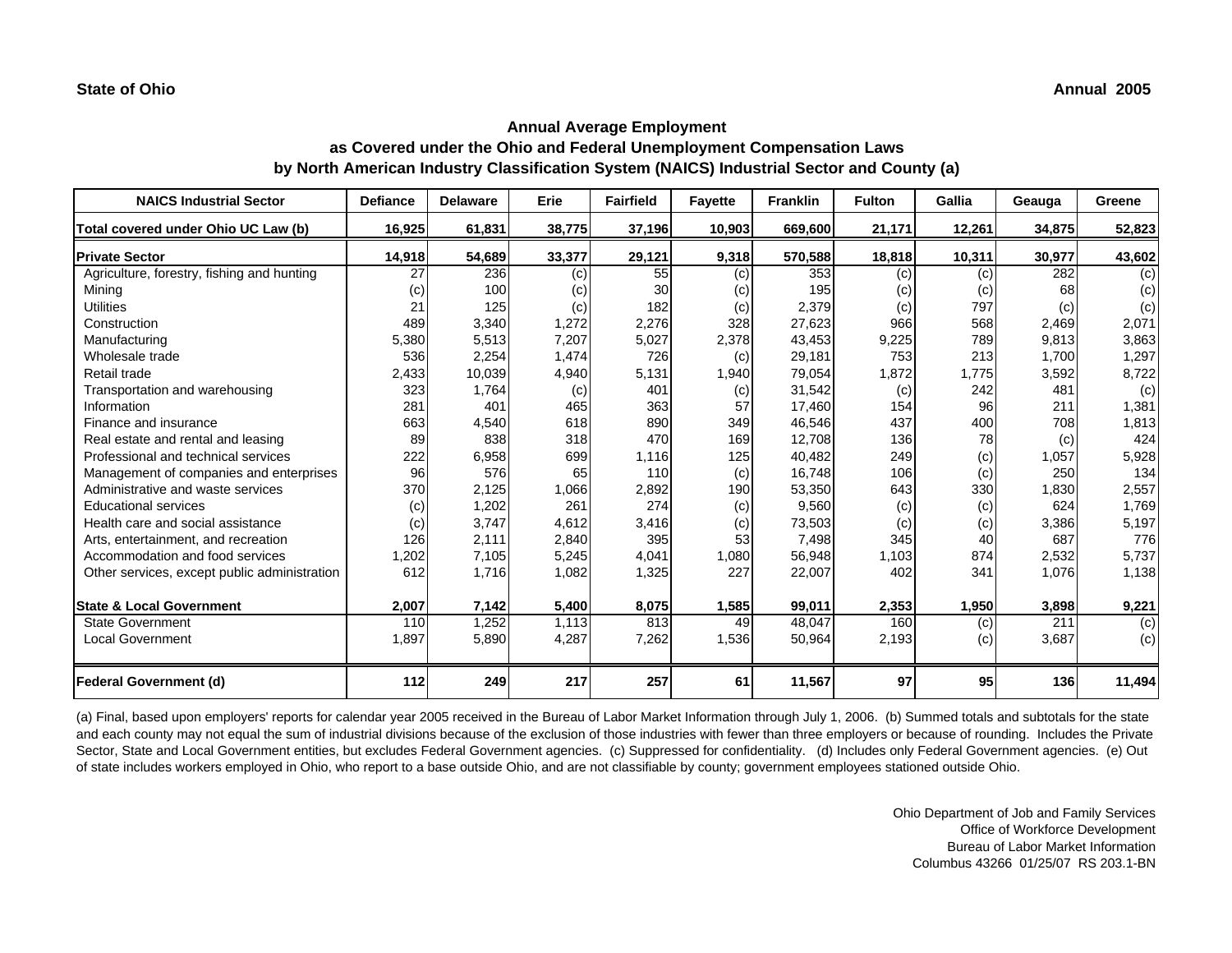| <b>NAICS Industrial Sector</b>               | <b>Guernsey</b> | <b>Hamilton</b> | <b>Hancock</b> | Hardin | Harrison  | Henry  | Highland | <b>Hocking</b> | <b>Holmes</b> | <b>Huron</b> |
|----------------------------------------------|-----------------|-----------------|----------------|--------|-----------|--------|----------|----------------|---------------|--------------|
| Total covered under Ohio UC Law (b)          | 15,005          | 529,124         | 41,417         | 8,813  | 3,852     | 11,776 | 11,814   | 6,816          | 17,417        | 24,388       |
| <b>Private Sector</b>                        | 12,497          | 482,651         | 37,947         | 7,110  | 2,986     | 9,671  | 9,199    | 5,087          | 15,752        | 21,586       |
| Agriculture, forestry, fishing and hunting   | 24              | 180             | 56             | 52     | 48        | (c)    | 21       | 31             | 181           | (c)          |
| Mining                                       | 133             | 126             | (c)            | (c)    | 351       | (c)    | 99       | 146            | 151           | (c)          |
| <b>Utilities</b>                             | 43              | 1,443           | 113            | 53     | (c)       | (c)    | 77       | (c)            | (c)           | (c)          |
| Construction                                 | 501             | 24,991          | (c)            | 154    | 123       | 584    | 340      | 342            | 1,701         | 1,578        |
| Manufacturing                                | 2,766           | 60,219          | 11,792         | 2,397  | 672       | 3,933  | 2,996    | 1,126          | 6,219         | 8,437        |
| Wholesale trade                              | 336             | 28,064          | 1,228          | 229    | 144       | (c)    | 238      | 119            | 611           | (c)          |
| Retail trade                                 | 2,056           | 53,741          | 6,010          | 1,028  | 299       | 1,130  | 1,558    | 1,005          | 1,993         | 2,270        |
| Transportation and warehousing               | 529             | 13,323          | 1,680          | 141    | (c)       | 579    | 190      | (c)            | (c)           | 1,002        |
| Information                                  | 136             | 10,586          | 421            | 76     | 21        | 117    | 412      | 46             | 81            | 298          |
| Finance and insurance                        | 272             | 23,833          | 700            | 210    | 52        | 286    | 447      | 189            | 351           | 512          |
| Real estate and rental and leasing           | 125             | 8,111           | 446            | 63     | 71        | 64     | 89       | 123            | 55            | 184          |
| Professional and technical services          | (c)             | 35,972          | 911            | 109    | 55        | (c)    | 137      | 83             | 273           | 453          |
| Management of companies and enterprises      | (c)             | 26,229          | 446            | (c)    | (c)       | (c)    | (c)      | (c)            | 66            | (c)          |
| Administrative and waste services            | 773             | 42,948          | 2,077          | 88     | (c)       | 164    | 311      | 129            | 770           | 526          |
| <b>Educational services</b>                  | 67              | 10,619          | 870            | (c)    | (c)       | 50     | (c)      | 29             | (c)           | (c)          |
| Health care and social assistance            | 2,450           | 75,278          | 3,754          | (c)    | (c)       | 1,181  | 974      | 537            | (c)           | (c)          |
| Arts, entertainment, and recreation          | 72              | 7,923           | 273            | 91     | 62        | 26     | 29       | 99             | 98            | 175          |
| Accommodation and food services              | 1,477           | 40,888          | 3,600          | 782    | 225       | 623    | 979      | 745            | 1,125         | 1,685        |
| Other services, except public administration | 354             | 18,178          | 1,139          | 249    | 73        | 370    | 303      | 222            | 225           | 676          |
| <b>State &amp; Local Government</b>          | 2,507           | 46,473          | 3,470          | 1,702  | 866       | 2,105  | 2,614    | 1,730          | 1,666         | 2,802        |
| <b>State Government</b>                      | 768             | (c)             | 209            | 36     | 30        | 50     | 119      | 362            | 40            | 82           |
| <b>Local Government</b>                      | 1,739           | (c)             | 3,261          | 1,666  | 836       | 2,055  | 2,495    | 1,368          | 1,626         | 2,720        |
| Federal Government (d)                       | 125             | 9,742           | 176            | 88     | <b>65</b> | 110    | 120      | 53             | 74            | 138          |

(a) Final, based upon employers' reports for calendar year 2005 received in the Bureau of Labor Market Information through July 1, 2006. (b) Summed totals and subtotals for the state and each county may not equal the sum of industrial divisions because of the exclusion of those industries with fewer than three employers or because of rounding. Includes the Private Sector, State and Local Government entities, but excludes Federal Government agencies. (c) Suppressed for confidentiality. (d) Includes only Federal Government agencies. (e) Out of state includes workers employed in Ohio, who report to a base outside Ohio, and are not classifiable by county; government employees stationed outside Ohio.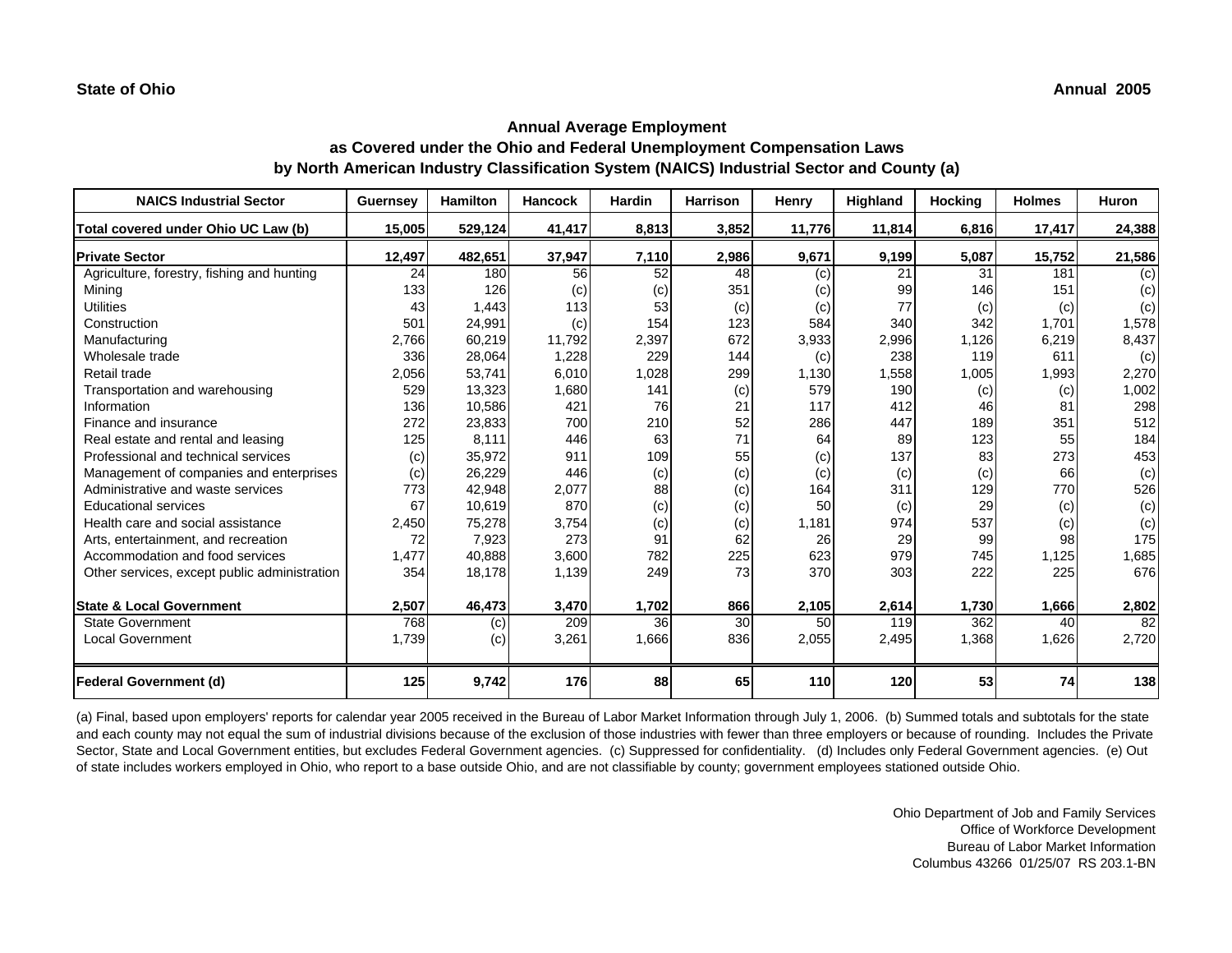| <b>NAICS Industrial Sector</b>               | <b>Jackson</b> | <b>Jefferson</b> | Knox   | Lake   | Lawrence | Licking | Logan  | Lorain  | Lucas   | <b>Madison</b> |
|----------------------------------------------|----------------|------------------|--------|--------|----------|---------|--------|---------|---------|----------------|
| Total covered under Ohio UC Law (b)          | 11,974         | 24,936           | 19,157 | 99,850 | 12,061   | 52,795  | 20,112 | 100,190 | 223,698 | 13,986         |
| <b>Private Sector</b>                        | 10,323         | 21,237           | 16,269 | 87,723 | 9,000    | 45,215  | 17,772 | 85,678  | 196,891 | 10,841         |
| Agriculture, forestry, fishing and hunting   | 85             | (c)              | 72     | 985    | (c)      | 530     | 62     | (c)     | (c)     | (c)            |
| Minina                                       | 207            | (c)              | 132    | 211    | (c)      | 94      | 33     | (c)     | (c)     | (c)            |
| <b>Utilities</b>                             | (c)            | 837              | 45     | 730    | 112      | 206     | 38     | 386     | 712     | (c)            |
| Construction                                 | 420            | 1,304            | 921    | 4,799  | 664      | 3,226   | 665    | 5,846   | 10,806  | 514            |
| Manufacturing                                | 4,296          | 2,857            | 4,621  | 21,420 | 596      | 8.071   | 5,758  | 21,245  | 26,496  | 2,942          |
| Wholesale trade                              | 184            | 664              | 340    | 4,411  | 177      | 1,171   | 366    | 2,791   | 9,380   | (c)            |
| Retail trade                                 | 1,565          | 3,566            | 2,317  | 14,639 | 2,294    | 7,994   | 1,946  | 13,460  | 26,029  | 1,780          |
| Transportation and warehousing               | (c)            | 454              | 158    | 952    | 742      | 1,619   | 1,487  | 1,900   | 8,153   | 949            |
| Information                                  | 103            | 646              | 321    | 811    | 88       | 552     | 107    | 1,319   | 3,044   | 59             |
| Finance and insurance                        | 364            | 453              | 408    | 2,115  | 314      | 2,217   | 343    | 2,078   | 6,774   | 174            |
| Real estate and rental and leasing           | 77             | 292              | 171    | 1,185  | 69       | 795     | 210    | 978     | 3,230   | 104            |
| Professional and technical services          | (c)            | 514              | 275    | 3,623  | 249      | 1,459   | (c)    | 2,088   | 9,126   | 540            |
| Management of companies and enterprises      | (c)            | 11               | 78     | 1,226  | 84       | 1,284   | (c)    | 421     | 3,587   | 16             |
| Administrative and waste services            | 246            | 1,589            | 451    | 4,709  | 409      | 2,315   | 1,895  | 4,823   | 16,099  | 703            |
| <b>Educational services</b>                  | 31             | 574              | 1,184  | 1,446  | 45       | 1,084   | (c)    | 2,244   | 3,845   | (c)            |
| Health care and social assistance            | 1.118          | 4,314            | 2,380  | 10,585 | 1,693    | 5,417   | 1,877  | 12,326  | 37,898  | 1,140          |
| Arts, entertainment, and recreation          | (c)            | 311              | 164    | 1,234  | 49       | 686     | 145    | 1,412   | 3,413   | 35             |
| Accommodation and food services              | 998            | 1,901            | 1,588  | 9,217  | 1,090    | 4.881   | 1,468  | 8,171   | 19,308  | 1,088          |
| Other services, except public administration | 227            | 826              | 643    | 3,425  | 313      | 1,617   | 615    | 3,377   | 8,473   | 180            |
| <b>State &amp; Local Government</b>          | 1,651          | 3,700            | 2,887  | 12,128 | 3,061    | 7,581   | 2,340  | 14,512  | 26,807  | 3,145          |
| <b>State Government</b>                      | 177            | 98               | (c)    | 146    | 361      | 959     | 84     | 1,286   | 7,776   | 1,333          |
| <b>Local Government</b>                      | 1,474          | 3,602            | (c)    | 11,982 | 2,700    | 6,622   | 2,256  | 13,226  | 19,031  | 1,812          |
| <b>Federal Government (d)</b>                | 76             | 234              | 114    | 450    | 146      | 503     | 147    | 1,148   | 2,042   | 85             |

(a) Final, based upon employers' reports for calendar year 2005 received in the Bureau of Labor Market Information through July 1, 2006. (b) Summed totals and subtotals for the state and each county may not equal the sum of industrial divisions because of the exclusion of those industries with fewer than three employers or because of rounding. Includes the Private Sector, State and Local Government entities, but excludes Federal Government agencies. (c) Suppressed for confidentiality. (d) Includes only Federal Government agencies. (e) Out of state includes workers employed in Ohio, who report to a base outside Ohio, and are not classifiable by county; government employees stationed outside Ohio.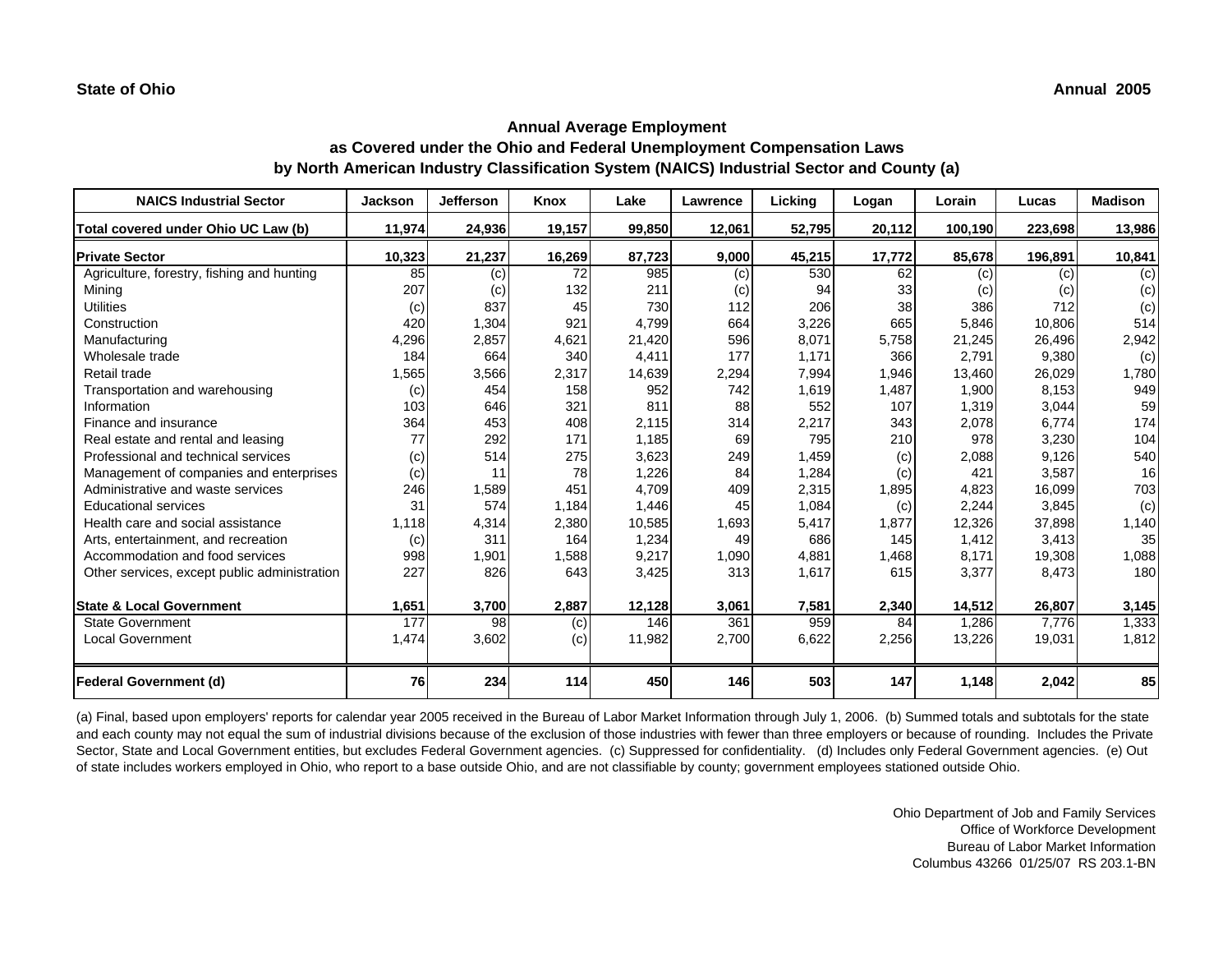| <b>NAICS Industrial Sector</b>               | <b>Mahoning</b> | <b>Marion</b> | <b>Medina</b> | <b>Meigs</b> | <b>Mercer</b> | Miami  | <b>Monroe</b> | <b>Montgomery</b> | <b>Morgan</b> | <b>Morrow</b> |
|----------------------------------------------|-----------------|---------------|---------------|--------------|---------------|--------|---------------|-------------------|---------------|---------------|
| Total covered under Ohio UC Law (b)          | 104,970         | 27,411        | 58,915        | 3,542        | 16,772        | 40,886 | 3,147         | 275,179           | 2,726         | 5,924         |
| <b>Private Sector</b>                        | 91,702          | 21,669        | 51,976        | 2,489        | 14,115        | 35,910 | 2,262         | 245,722           | 2,033         | 4,271         |
| Agriculture, forestry, fishing and hunting   | 160             | (c)           | 195           | (c)          | (c)           | (c)    | 18            | (c)               | (c)           | (c)           |
| Minina                                       | 239             | (c)           | 54            | (c)          | (c)           |        | 44            | (c)               | (c)           | (c)           |
| <b>Utilities</b>                             | 434             | (c)           | (c)           | 19           | (c)           | (c)    | (c)           | 933               | (c)           | (c)           |
| Construction                                 | 5,526           | 823           | 3,977         | 235          | 913           | 1,917  | 192           | 10.495            | 141           | 391           |
| Manufacturing                                | 10,385          | 6,941         | 9,848         | 125          | 4,769         | 10,251 | 325           | 40,916            | 360           | 1,280         |
| Wholesale trade                              | 4,580           | (c)           | 3,003         | 43           | (c)           | 1,801  | (c)           | 10,043            | 67            | 92            |
| Retail trade                                 | 14,851          | 2,964         | 7,827         | 595          | 2,030         | 5,789  | 357           | 28,529            | 351           | 744           |
| Transportation and warehousing               | 3,209           | 642           | (c)           | 41           | 979           | (c)    | 122           | 9,321             | (c)           | (c)           |
| Information                                  | 2,019           | 940           | 568           | (c)          | 163           | 364    | (c)           | 9.214             | (c)           | 19            |
| Finance and insurance                        | 3,216           | 514           | 1.211         | 149          | 588           | 1,003  | 428           | 10.664            | 108           | 93            |
| Real estate and rental and leasing           | 1,252           | 422           | 598           | 13           | 134           | 394    | 9             | 3.611             | 6             | 35            |
| Professional and technical services          | 2,871           | 674           | 2,146         | 59           | 239           | (c)    | 39            | 14,058            | 56            | 71            |
| Management of companies and enterprises      | 866             | 121           | 2,537         | (c)          | 17            | (c)    | (c)           | 5,615             | (c)           | (c)           |
| Administrative and waste services            | 6,736           | 950           | 3,411         | (c)          | 275           | 2,329  | 170           | 18,596            | (c)           | 72            |
| <b>Educational services</b>                  | 1,451           | 111           | 401           | (c)          | 67            | 185    | 35            | 6.071             | (c)           | (c)           |
| Health care and social assistance            | 19,141          | 3,010         | 5,673         | (c)          | 1,003         | 4,360  | 160l          | 42,261            | 318           | (c)           |
| Arts, entertainment, and recreation          | 990             | 190           | 1,236         | 16           | 196           | 301    | 16            | 2,574             | 6             | 71            |
| Accommodation and food services              | 9,785           | 1,915         | 4,957         | 336          | 1,141         | 3,367  | 153           | 23,318            | 151           | 420           |
| Other services, except public administration | 3,993           | 762           | 1,547         | 66           | 651           | 1,297  | 93            | 9,247             | 82            | 83            |
|                                              |                 |               |               |              |               |        |               |                   |               |               |
| <b>State &amp; Local Government</b>          | 13,268          | 5,742         | 6,940         | 1,052        | 2,656         | 4,976  | 885           | 29,457            | 693           | 1,652         |
| <b>State Government</b>                      | 3,373           | 1,456         | 167           | 41           | 135           | 123    | 37            | 1.772             | 60            | 77            |
| Local Government                             | 9,895           | 4,286         | 6,773         | 1,011        | 2,521         | 4,853  | 848           | 27,685            | 633           | 1,575         |
|                                              |                 |               |               |              |               |        |               |                   |               |               |
| <b>Federal Government (d)</b>                | 1,349           | 155           | 365           | 78           | 102           | 220    | 51            | 5,404             | 39            | 57            |

(a) Final, based upon employers' reports for calendar year 2005 received in the Bureau of Labor Market Information through July 1, 2006. (b) Summed totals and subtotals for the state and each county may not equal the sum of industrial divisions because of the exclusion of those industries with fewer than three employers or because of rounding. Includes the Private Sector, State and Local Government entities, but excludes Federal Government agencies. (c) Suppressed for confidentiality. (d) Includes only Federal Government agencies. (e) Out of state includes workers employed in Ohio, who report to a base outside Ohio, and are not classifiable by county; government employees stationed outside Ohio.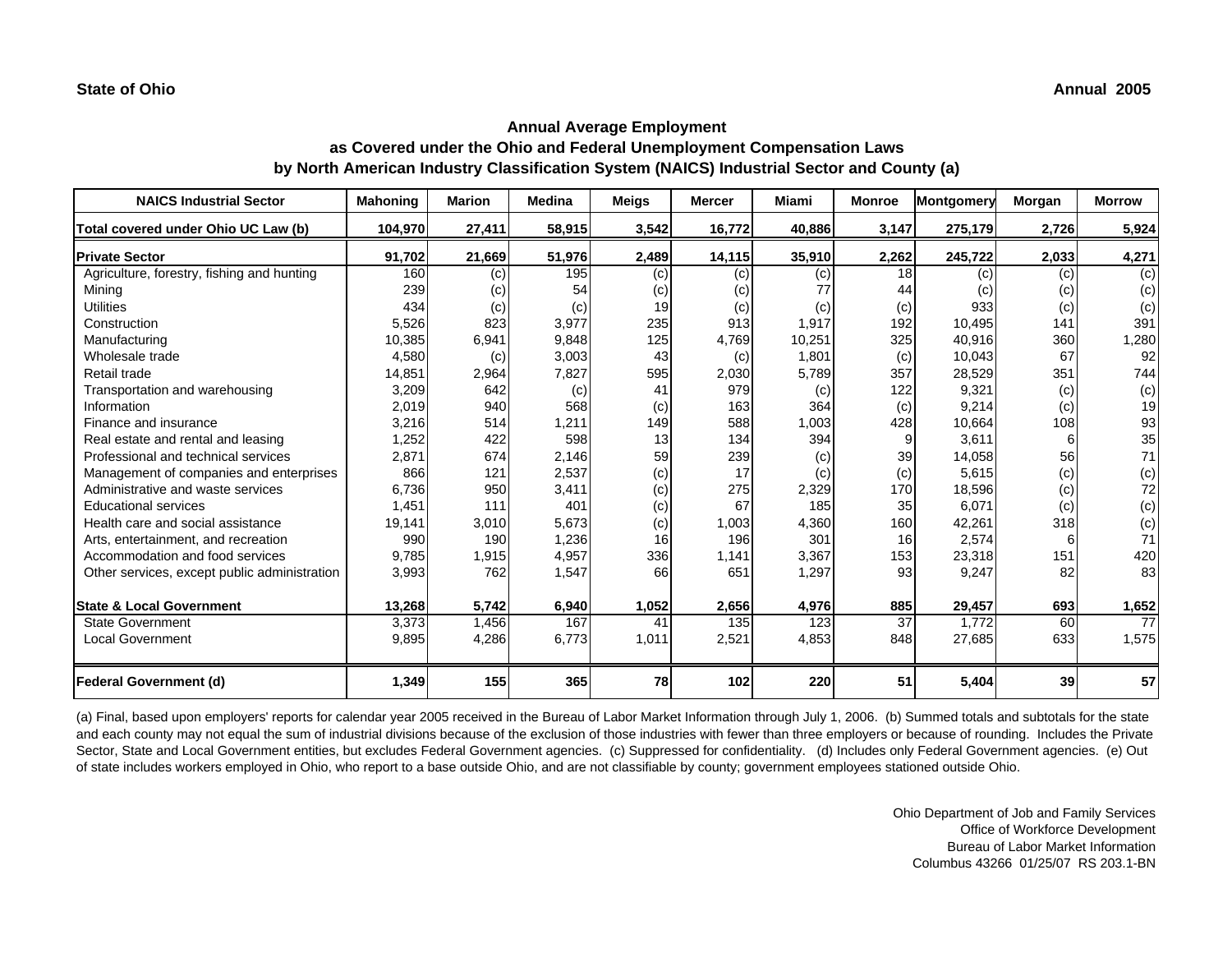| <b>NAICS Industrial Sector</b>               | <b>Muskingum</b> | <b>Noble</b> | <b>Ottawa</b> | <b>Paulding</b> | Perry | Pickaway | <b>Pike</b> | Portage | Preble | Putnam |
|----------------------------------------------|------------------|--------------|---------------|-----------------|-------|----------|-------------|---------|--------|--------|
| Total covered under Ohio UC Law (b)          | 35,781           | 3,297        | 14,315        | 5,179           | 6,417 | 14,286   | 9,601       | 52,933  | 11,241 | 10,898 |
| <b>Private Sector</b>                        | 30,549           | 2,212        | 12,142        | 3,950           | 4,581 | 10,135   | 7,845       | 41,177  | 9,279  | 9,072  |
| Agriculture, forestry, fishing and hunting   | 25               | (c)          | 160           | (c)             | 22    | (c)      | (c)         | 172     | (c)    | (c)    |
| Mining                                       | 274              | (c)          | (c)           | (c)             | 228   | (c)      | (c)         | 385     | (c)    | (c)    |
| <b>Utilities</b>                             | 196              | 12           | (c)           | (c)             | 29    | (c)      | (c)         |         | (c)    | (c)    |
| Construction                                 | 1,283            | 110          | 573           | 136             | 623   | 757      | 528         | 2,328   | 461    | 1,009  |
| Manufacturing                                | 5,827            | 531          | 2,459         | 1,501           | 1,134 | 2,495    | 3,559       | 12,241  | 3,402  | 2,805  |
| Wholesale trade                              | 1,207            | 91           | (c)           | 185             | 74    | 372      | (c)         | 2,443   | 393    | 273    |
| Retail trade                                 | 6,438            | 341          | 1.771         | 480             | 679   | 1,641    | 964         | 5,764   | 1,404  | 1,256  |
| Transportation and warehousing               | 592              | 61           | 355           | (c)             | 61    | (c)      | 115         | 1,026   | (c)    | 257    |
| Information                                  | 330              | 13           | 90            | 23              | 33    | 73       | 49          | 406     | 55     | 65     |
| Finance and insurance                        | 896              | (c)          | 390           | 94              | 214   | 319      | 184         | 765     | 207    | 354    |
| Real estate and rental and leasing           | 302              | (c)          | 188           | 35              | 40    | 128      | 83          | 476     | 85     | 39     |
| Professional and technical services          | 495              | 25           | 184           | 140             | 105   | 358      | 134         | 1,411   | (c)    | 134    |
| Management of companies and enterprises      | 112              | (c)          | (c)           | (c)             | (c)   | 86       | (c)         | 549     | (c)    | (c)    |
| Administrative and waste services            | 869              | 18           | (c)           | 43              | (c)   | 283      | 146         | 1,435   | 464    | 240    |
| <b>Educational services</b>                  | 589              | (c)          | (c)           | (c)             | (c)   |          | 22          | 681     | (c)    | 144    |
| Health care and social assistance            | 6,266            | 514          | (c)           | (c)             | (c)   | 1,765    | 998         | 3,394   | (c)    | 1,044  |
| Arts, entertainment, and recreation          | 340              | (c)          | 630           | (c)             | 38    | 215      | 30          | 1,268   | 80     | 93     |
| Accommodation and food services              | 3,246            | (c)          | 1,979         | (c)             | 389   | 1,030    | 620         | 4,670   | 794    | 790    |
| Other services, except public administration | 1,262            | 53           | 477           | 120             | 156   | 318      | 150         | 1,755   | 293    | 396    |
|                                              |                  |              |               |                 |       |          |             |         |        |        |
| <b>State &amp; Local Government</b>          | 5,232            | 1,086        | 2,172         | 1,229           | 1,836 | 4,152    | 1,757       | 11,757  | 1,962  | 1,827  |
| <b>State Government</b>                      | 431              | (c)          | 198           | 29              | 46    | 1,479    | 80          | 4,007   | 169    | 52     |
| <b>Local Government</b>                      | 4,801            | (c)          | 1,974         | 1,200           | 1,790 | 2,673    | 1,677       | 7,750   | 1,793  | 1,775  |
| Federal Government (d)                       | 289              | 27           | 166           | 51              | 75    | 92       | 70          | 293     | 94     | 84     |

(a) Final, based upon employers' reports for calendar year 2005 received in the Bureau of Labor Market Information through July 1, 2006. (b) Summed totals and subtotals for the state and each county may not equal the sum of industrial divisions because of the exclusion of those industries with fewer than three employers or because of rounding. Includes the Private Sector, State and Local Government entities, but excludes Federal Government agencies. (c) Suppressed for confidentiality. (d) Includes only Federal Government agencies. (e) Out of state includes workers employed in Ohio, who report to a base outside Ohio, and are not classifiable by county; government employees stationed outside Ohio.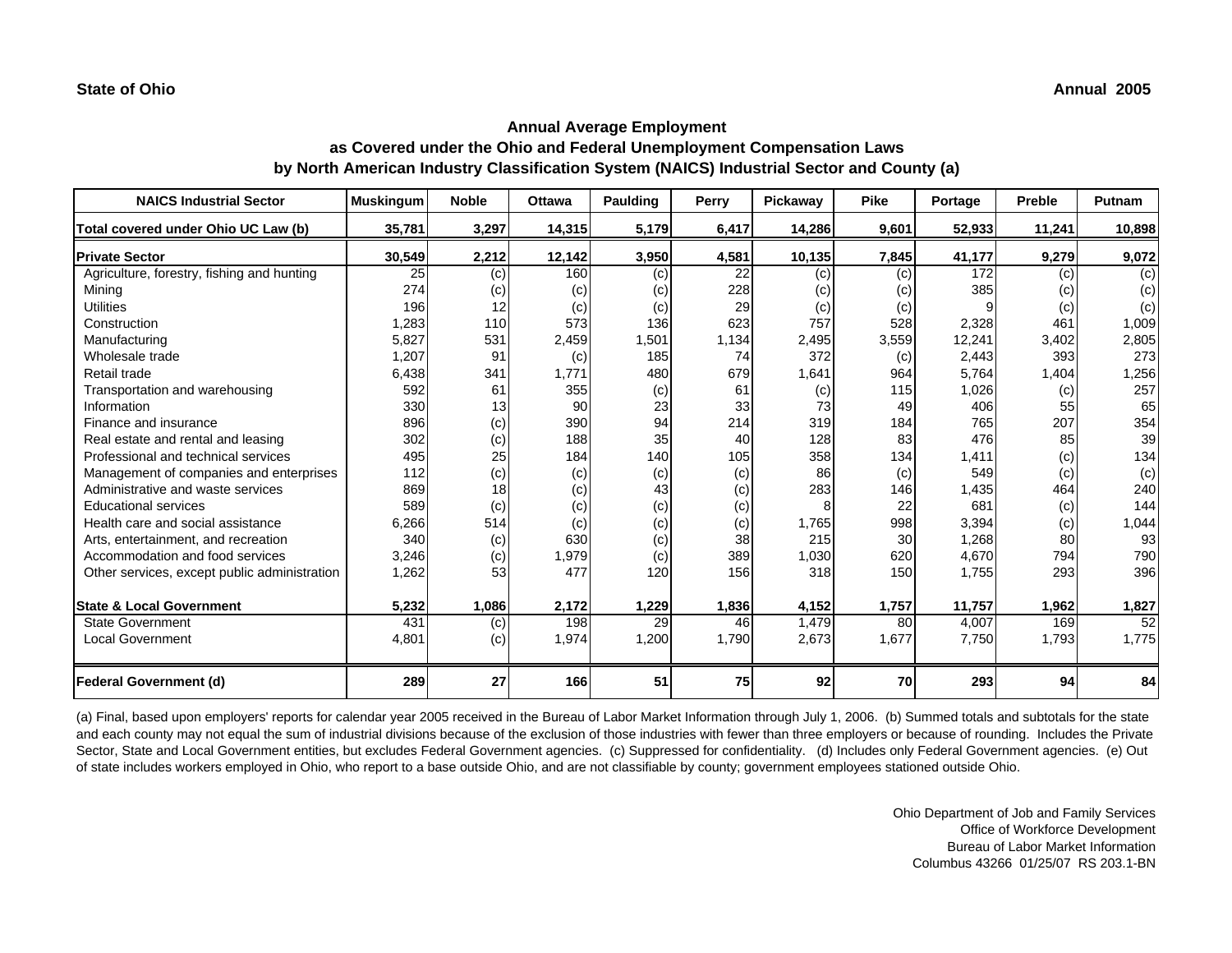| <b>NAICS Industrial Sector</b>               | <b>Richland</b> | <b>Ross</b> | <b>Sandusky</b> | <b>Scioto</b> | <b>Seneca</b> | <b>Shelby</b> | <b>Stark</b> | <b>Summit</b> | <b>Trumbull</b> | <b>Tuscarawas</b> |
|----------------------------------------------|-----------------|-------------|-----------------|---------------|---------------|---------------|--------------|---------------|-----------------|-------------------|
| Total covered under Ohio UC Law (b)          | 57,289          | 25,697      | 26,366          | 23,978        | 21,664        | 30,341        | 164,951      | 267,988       | 83,195          | 35,673            |
| <b>Private Sector</b>                        | 49,045          | 20,695      | 22,971          | 18,929        | 18,805        | 27,580        | 146,314      | 239,681       | 73,355          | 31,190            |
| Agriculture, forestry, fishing and hunting   | 116             | 83          | (c)             | 77            | 160           | (c)           | 212          | 190           | 51              | 232               |
| Mining                                       | 25              | 20          | (c)             | 18            | 131           | (c)           | 319          | 103           | 84              | 436               |
| <b>Utilities</b>                             | (c)             | 183         | (c)             | 116           | 113           | (c)           | 620          | 2,174         | 139             | 63                |
| Construction                                 | 2,263           | 974         | 970             | 1,028         | 1,072         | 1,420         | 8,615        | 10,975        | 2,900           | 1,514             |
| Manufacturing                                | 13,586          | 4,260       | 8,779           | 2,313         | 5,088         | 13,948        | 29,855       | 37,023        | 21,423          | 8,040             |
| Wholesale trade                              | 2,060           | 620         | 658             | 329           | 619           | 1,881         | 7,210        | 14,139        | 2,623           | 1,398             |
| Retail trade                                 | 7,518           | 3,674       | 2,924           | 3,003         | 2,119         | 2,419         | 21,581       | 33,034        | 11,715          | 4,596             |
| Transportation and warehousing               | (c)             | 487         | (c)             | 512           | 419           | (c)           | 2,860        | 8,301         | 2,828           | 925               |
| Information                                  | 1,068           | 495         | 292             | 243           | 232           | 222           | 2,026        | 3,952         | 538             | 482               |
| Finance and insurance                        | 1,237           | 577         | 532             | 538           | 782           | 319           | 5,678        | 9,775         | 1,877           | 789               |
| Real estate and rental and leasing           | 474             | 178         | 315             | 201           | (c)           | 194           | 1,638        | 3,097         | 1,083           | 318               |
| Professional and technical services          | 1,013           | 344         | 353             | 397           | 389           | (c)           | 4,901        | 11,183        | 1,917           | 768               |
| Management of companies and enterprises      | 121             | 228         | 120             | 65            | (c)           | (c)           | 800          | 13,213        | 591             | 161               |
| Administrative and waste services            | 3,151           | 955         | 1,297           | 990           | 928           | 1,625         | 9,073        | 18,085        | 4,504           | 1,331             |
| <b>Educational services</b>                  | 446             | 126         | (c)             | 198           | 938           | (c)           | 2,996        | 3,485         | 739             | 177               |
| Health care and social assistance            | 7,194           | 4,017       | (c)             | 5,981         | 2,737         | (c)           | 25,305       | 36,738        | 10,366          | 4,638             |
| Arts, entertainment, and recreation          | 647             | 234         | 380             | 119           | 182           | 72            | 1,856        | 3,786         | 994             | 366               |
| Accommodation and food services              | 4,752           | 2,636       | 1,777           | 2,344         | 1,738         | 1,489         | 14,300       | 21,814        | 6,726           | 3,610             |
| Other services, except public administration | 2,044           | 606         | 875             | 458           | 783           | 689           | 6,471        | 8,617         | 2,257           | 1,347             |
|                                              |                 |             |                 |               |               |               |              |               |                 |                   |
| <b>State &amp; Local Government</b>          | 8,244           | 5,002       | 3,395           | 5,049         | 2,859         | 2,762         | 18,636       | 28,307        | 9,840           | 4,483             |
| State Government                             | 1,683           | 1.727       | 222             | 1,685         | (c)           | 315           | 1,390        | 4.707         | 881             | 470               |
| <b>Local Government</b>                      | 6,561           | 3,275       | 3,173           | 3,364         | (c)           | 2,447         | 17,246       | 23,600        | 8,959           | 4,013             |
| Federal Government (d)                       | 629             | 1,090       | 117             | 180           | 136           | 98            | 1,122        | 2,351         | 473             | 215               |

(a) Final, based upon employers' reports for calendar year 2005 received in the Bureau of Labor Market Information through July 1, 2006. (b) Summed totals and subtotals for the state and each county may not equal the sum of industrial divisions because of the exclusion of those industries with fewer than three employers or because of rounding. Includes the Private Sector, State and Local Government entities, but excludes Federal Government agencies. (c) Suppressed for confidentiality. (d) Includes only Federal Government agencies. (e) Out of state includes workers employed in Ohio, who report to a base outside Ohio, and are not classifiable by county; government employees stationed outside Ohio.